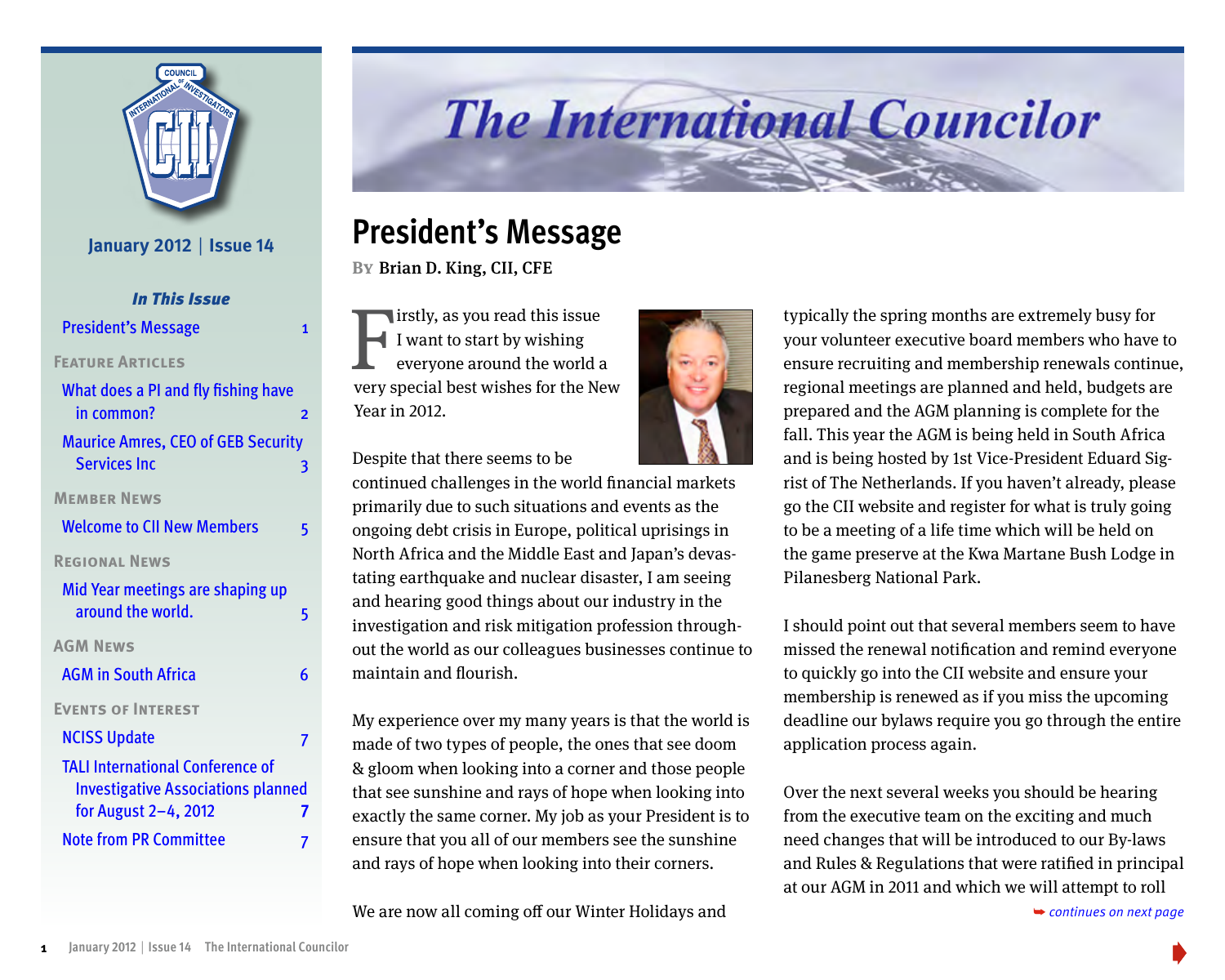### <span id="page-1-0"></span>Feature Articles **What does a PI and fly fishing have in common? The answer: Frank Wake.**

**BY** Lois Colley

The of CII's newest member's is Frank Wake of<br>Anchorage, Alaska. For those of you who are<br>unfamiliar with Alaska, it's a remote state in t<br>that is 17 Million kilometres or 663,268 miles square Anchorage, Alaska. For those of you who are unfamiliar with Alaska, it's a remote state in the U. S. that is 1.7 Million kilometres or 663,268 miles squared. If you locate 63° 35' N / 154° 29' W on a world map and put your finger on that spot, you will be in Alaska. And yes, Alaska is dissected by the Arctic Circle and borders the Canadian province of British Columbia and Canada's Yukon Territory.

Frank's investigative interest was spawned in the military, after being certified as a cryptologist during a stint with the U.S. Air Force. After returning to civilian clothes, Frank graduated from college with a bachelors' degree in Psychology. Frank spent a few years working as a teacher before joining the investigative staff at the Franklin County Public Defender in Columbus, Ohio in 1976.

While working for the government, Frank noted a potential niche available in the private sector as a private investiga-





tor. Three years later, Frank founded his own PI firm in 1979 known as Inquiry, Inc. Even though PI's are common place nowadays, Frank was ahead of the curve in recognizing the need for quality investigators in the private sector. As Ohio revised the death penalty during the late 1970s and early 1980s, a need arose for investigative and mitigation services and Frank answered the calling.

As we all know, owning your own business can be trying, and as some of us know, Ohio is boring, so in 1987, Frank flew the coup to Alaska where he took a position as the chief investigator for the Alaska Public Defender Agency in Anchorage. In 1996, Frank acquired a Masters Degree in Criminal Justice in 1996 and then after thirteen years with the state, he took a job with the Federal Defender for the District of Alaska. Keeping in mind this size of Alaska, Frank was one of only two investigators responsible for investigations.

➥ *[continues on next page](#page-2-0)*



out over the next several weeks for the membership to approve and vote on at the next meeting.

Finally, I want to remind everyone that if you have any issues or matters of concern with CII and or membership not to hesitate myself or any one of the executive team as we are here to serve you for the better of the Council.

All the best! Brian D. King, CII, CFE  $\Box$ 

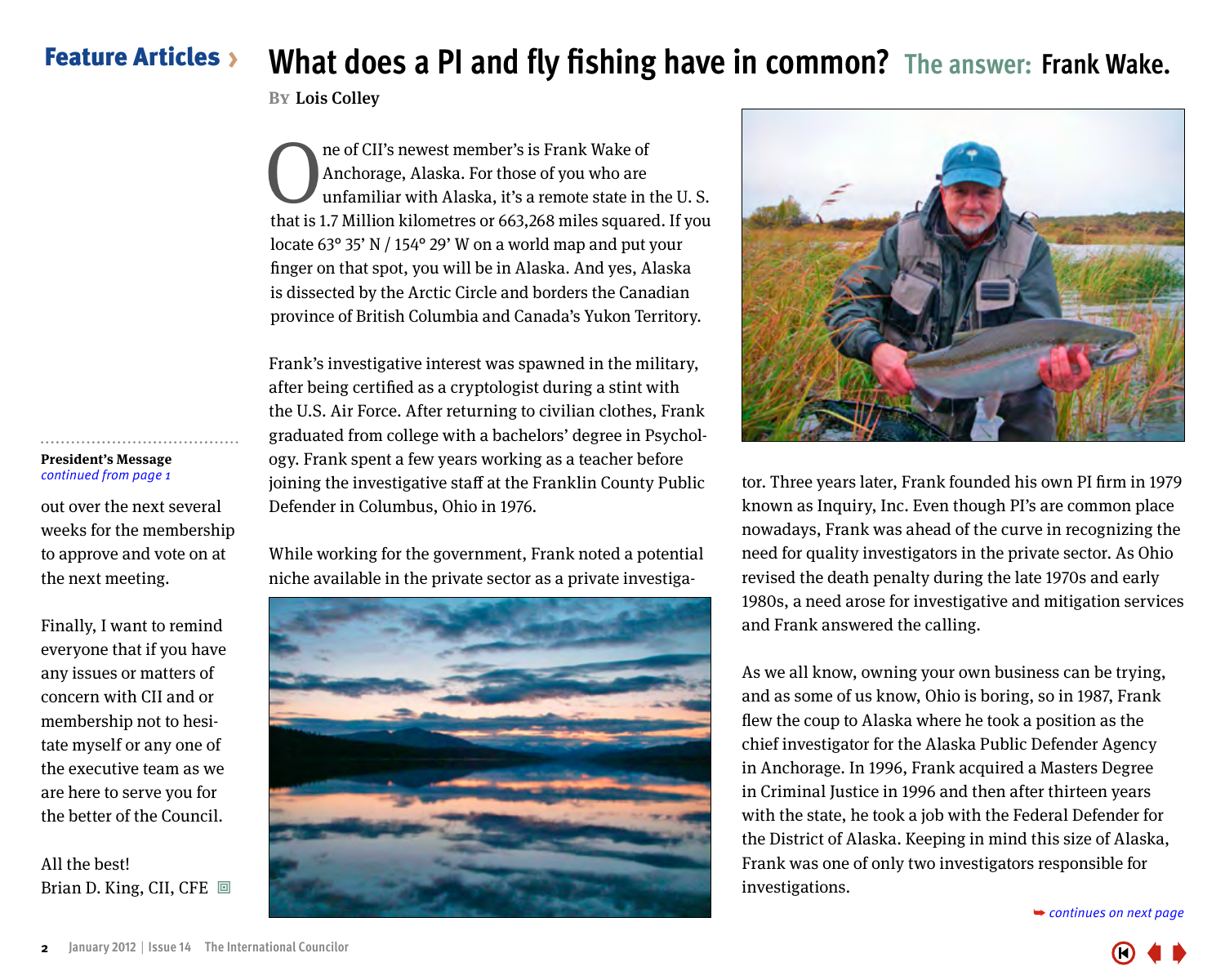<span id="page-2-0"></span>Frank's love of business brought him back to the private sector in 2007 when he not only formed another PI firm, but he set out on a pilgrimage that lead him to open a Fly Fishing Business. Yes 2007 was the year when Frank set out on a mission to fly fish his way through the Lower 48 states in the U.S. Inquiry minds are uncertain whether or not he threw his rod in every state, but upon his return, he established Fly Fish Wild Alaska, LLC. Since that time, Frank has been working as a PI while designing custom fly fishing expedition for visitors to Alaska.

In 2011, Frank was accepted as member of CII. He is excited to meet other members with whom he shares a professional interest in investigations as well as those members who love to fly fish. He encourages those who would like to travel to Alaska to contact him. He is happy to suggest places to visit and must see Alaska vistas the regular tourist might miss. Frank can be reached at POB 101691, Anchorage, AK 99510, phone 907.223.4864 or fwake@gci.net. 回



# **Maurice Amres, CEO of GEB Security**

**Services Inc Adapted by CII from an article BY** Michelle Gonsalves appearing in ICON

In the late 50s, a teenager by the naise of Maurice Amres entered the field Electrical Engineering associated v<br>Oscar Green Electrical Contractor and If n the late 50s, a teenager by the name of Maurice Amres entered the field of Electrical Engineering associated with Sandbach Parker UK Limited. Not long after, Amres, who already had a family decided that the job didn't pay enough, so he became a Sales Representative for Grell and Company (Guyana) Limited.



It wasn't long before the dynamic and ambitious young man was upgraded to General Manager where he held this position between 1962 to 1964 until a fortuitous chain of events and a grander opportunity presented itself. After a 90 day strike that virtually closed everything, Grell Trinidad & Tobago owners in Trinidad & Tobago decided to thrown in the towel and call it a day.

Shortly after, Amres was called to the Head Office by the Managing Director, Mr Cecil De Caries, where he was told that there was bad and good news. The bad news was that Amres was out of a job, but the good news was that the company was selling him their assets. A flabbergasted Amres countered that he had no money to do so, but was told by Mr De Caries that as a reward for his "brilliant" service, he could have the company's desks and cabinets for a dollar. So Amres got the company and 250 cartons of Budweiser beer, which Grell had in stock at the time.

Amres told me that every morning there were lines outside his office with people waiting for him to arrive, and he would ration out the beer at a new higher price as money did not seem to matter. The beer proved to be his lifeline until the strike ended. Subsequently, in 1968 he established the Guyana Employment Bureau (GEB), t[hen an employment agency, as an](#page-3-0) 

➥ *continues on next page*

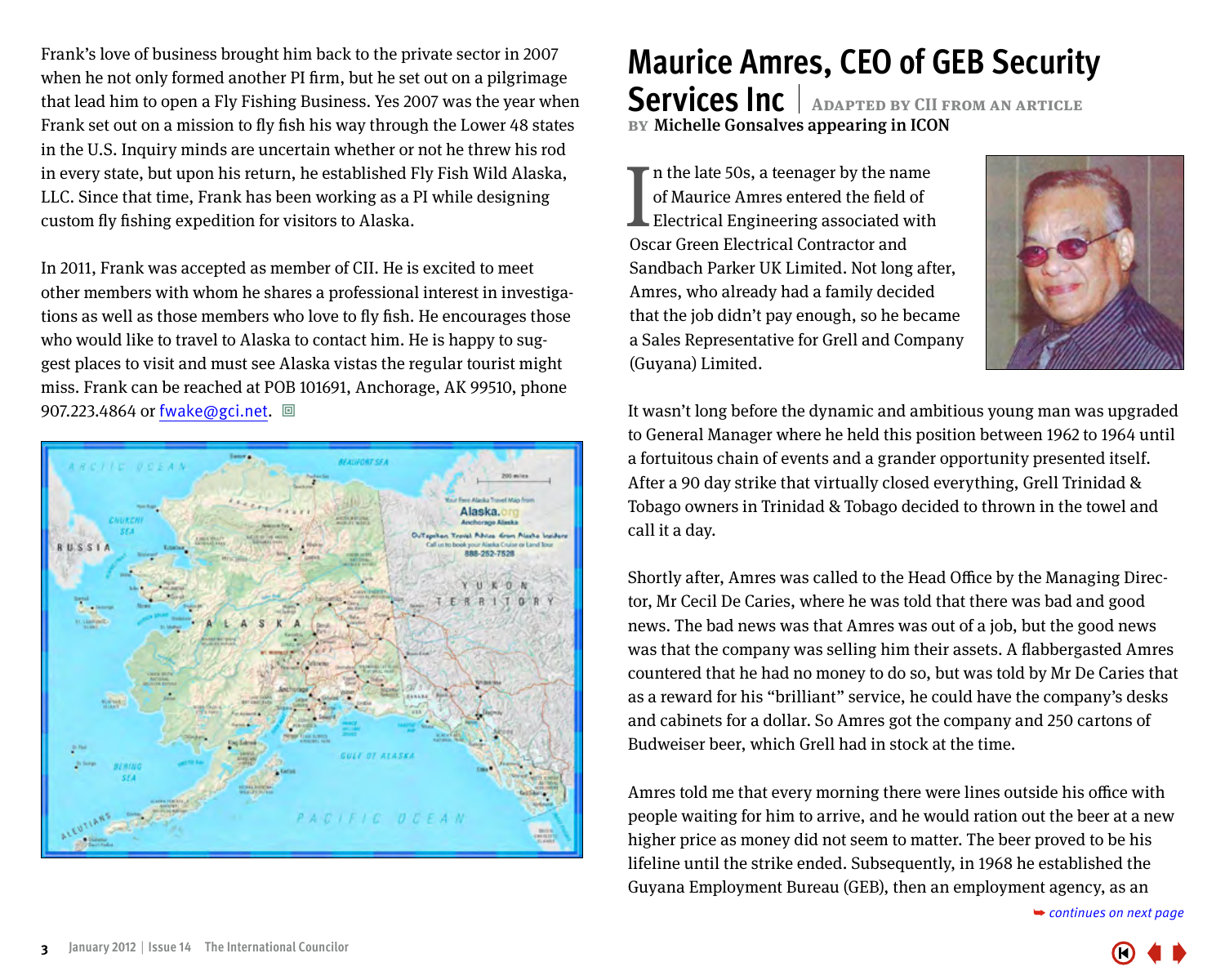#### <span id="page-3-0"></span>**Maurice Amres** *continued from page 3*

alternative business. According to Amres, the GEB venture did fairly well, particularly since there were overwhelming requests for watchmen.

Provided with this insight, Amres proceeded to review the needs of the security industry. At the time, Guyana had no organized private security guard company, so he conducted investigations in Jamaica, Trinidad & Tobago and England through the British Board of Trade on the operations of established security companies. During his research, Amres discovered that the security companies he visited used no firearms. They used canines while transporting billions of pounds of sterling throughout London.

Responding to the demand for security personnel, GEB soon evolved into Guyana's first organized guard service. Fully operational since 1969, the company's new Head Office is located in Providence, East Bank Demerara. GEB also have an office at Lot 2 Strand, New Amsterdam, Berbice. GEB now provides service through six divisions: Baton, Mobile/Cash-in-Transit, Armoured Division, Armed Guard Division, K-9 Division, Marine Division, Special Operations Division Agents (SODA) who provide VIP Protection and surveillance and also the in-demand Electronic – CCTV Division.

The number of accolades received by GEB is impressive, as can be seen on a walk through the building. The framed certificates and letters come from the Bank of Nova Scotia, Guyana Bank for Trade and Industry, Republic Bank, the Canadian High Commission, the Ex-Soldiers Benevolent Association (for employing the highest number of ex-soldiers) and a host of other organizations.

A man who humbly accepts his success as it comes and has no desire to flaunt it, Amres told GEM during the interview, "I don't want anything too braggy, braggy please." But his contributions must be acknowledged nevertheless. The CEO of GEB is also the Director of Timberhead Eco-Resort and the Managing Director of Security Management Services Limited – a security guard training company. His impressive Curriculum Vitae shows that he was the first president, (a position he held for three years) of the Guyana Association of Private Security Organizations (GAPSO). This organization, founded in 1996, has a current membership of 17 major private security companies in Guyana who monitor, guide, maintain standards and represent all the member companies of the association.

Amres is also a Correspondent/Manager of the American Institute of Marine Underwriters (AIMU) based on Wall Street in New York. AIMU corresponds with 176 insurance companies, mainly Marine Insurance Surveys and Claim Assessors for damaged or lost shipment of merchandise. They also conduct criminal overseas investigations with Guyanese implications with particular emphasis on Life Insurance Fraud. Other memberships include being a Certified Member of the Council of International Investigators (CII) – that boasts membership of private investigators in 84 countries with Annual General Meetings (AGM) held around the world where Amres was appointed Regional Director for the Caribbean and South America, a Fellow of the Institute of Directors (London) - Business Procedures and the American Society for International Security (ASIS) – Criminal Procedures.

Amres is affiliated with or is a member of several local organizations such as the Georgetown Chamber of Commerce, the Georgetown Club, the Guyana Manufacturers Association, Santa Mission School Activity Board, Guyana Canoe Federation, and the Vice Chairman of the Guyana Relief Council.

When not working hard, our Icon has a great interest in sports, particularly water skiing. He is a regatta organizer for the Swims Club on the East Bank. One of his greatest pleasures was flying the Puma Skiing kite, donated by Peter D'Aguair, a water skiing enthusiast himself.

Amres has a funny story to go with the ski kite as related to him by his mother Veronica; one Easter Monday, a mother and son flying a little kite suddenly saw Amres' ski kite take off by the seawalls and the woman exclaimed "OH GAWD, LOOK A KITE GAHN WID A MAN."

Another funny incident of particular interest is during his annual Christmas boat trips to villages in the Demerara River and Santa Mission. While approaching Sandhills, a river bank village which has a noticeable high sand hill with a church on top of the hill, t[he children all gathered to welcome](#page-4-0) 

➥ *continues on next page*

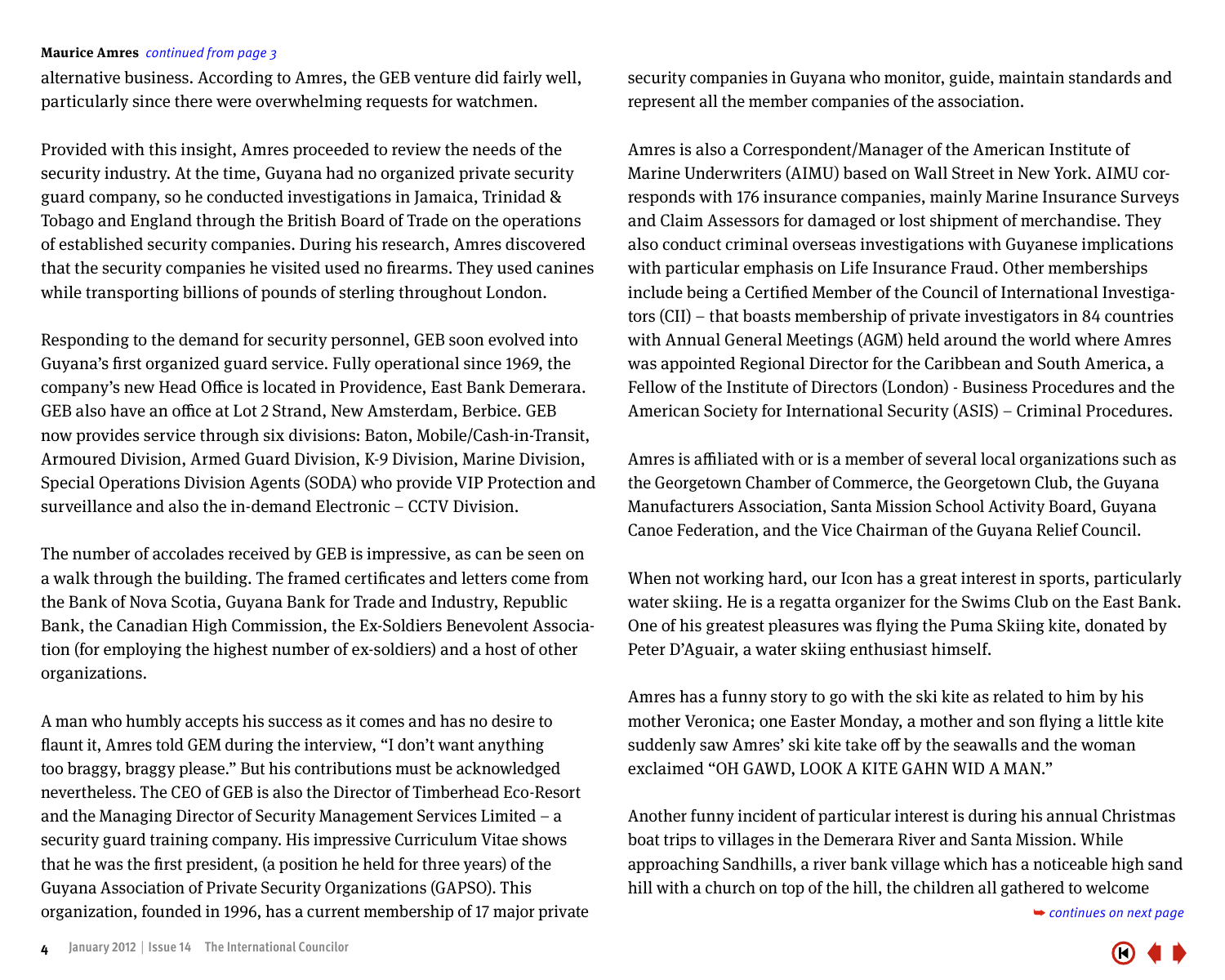#### <span id="page-4-0"></span>**Maurice Amres** *continued from page 5*

Santa Claus which Amres played the role of Santa. Santa turned over control of the boat to his friend Jonathan from the UK, a boat novice. As Santa stood up on the bow holding the bow rope with one hand and waving to the multitude of children on the hill HO! HO! HO! Jonathan suddenly stopped the moving boat and knocked Santa into the Demerara River in full costume including long boots that immediately filled up with water. The Teachers thought Santa had in fact drowned until Armes appeared at their school house soaking wet. Nevertheless, the gifts and kids remained and Santa carried on with the role in the school house.

Amres currently resides at Courida Park, East Coast Demerara and is happily married to Chandra Amres.  $\Box$ 

#### **ONLY ONE CLUE**

Can you identify this CII member by this photo? The clue is — IT'S A MALE. Now stop complaining and get on with making an identification. The first correct answer gets a free business card size advertisement in the Councilor. And if no one guesses, the answer will still appear in our next edition of The Councilor. Submit your own photo to: <u>editor</u>@cii.2.org □



### **Welcome to CII New Members:**

Donald Amaeshi Lagos Nigeria Thomas Daly Massachusetts, U.S. Rusu Dan Ion Romania Daniel Draz Illinois, U.S. Andrea Galli ZH Switzerland Thomas Hawkins Georgia U.S. Winston Hayles St. Mary Jamaica

James Holohan New York U.S. Tony Imossi United Kingdom Thomas Jaeb Minnesota U.S. Melissa Kelley New York U.S. James Klingensmith Massachusetts U.S. Richard Quinn Ontario Canada Jennifer VanderWier Ontario Canada

### Member News > News Regional News > News Regional News > News Regional News > News >  $\mathbb{R}$ **Mid Year meetings are shaping up around the world.**

 $\blacksquare$  The CII Asian Regional meeting in New Delhi India is being hosted by Pawanjit and Bunty Ahluwalia. This meeting is scheduled for February 9-11, 2012.

 $\blacksquare$  Pascal Mignot will host a meeting in Switzerland on 25 - 27 May, 2012.

Geneva Attendees: Members need to respond/make a reservation as soon as possible for the Friday meal and Saturday boat trip.

Both meetings are an opportunity to introduce CII to prospective members from a wider world. CII needs new members and we need to encourage our existing members to help promote CII. Non-Members are very welcome!

 $\Box$  Don't forget the AGM in South Africa from October 8 through October 13, 2012. See details on page 6!

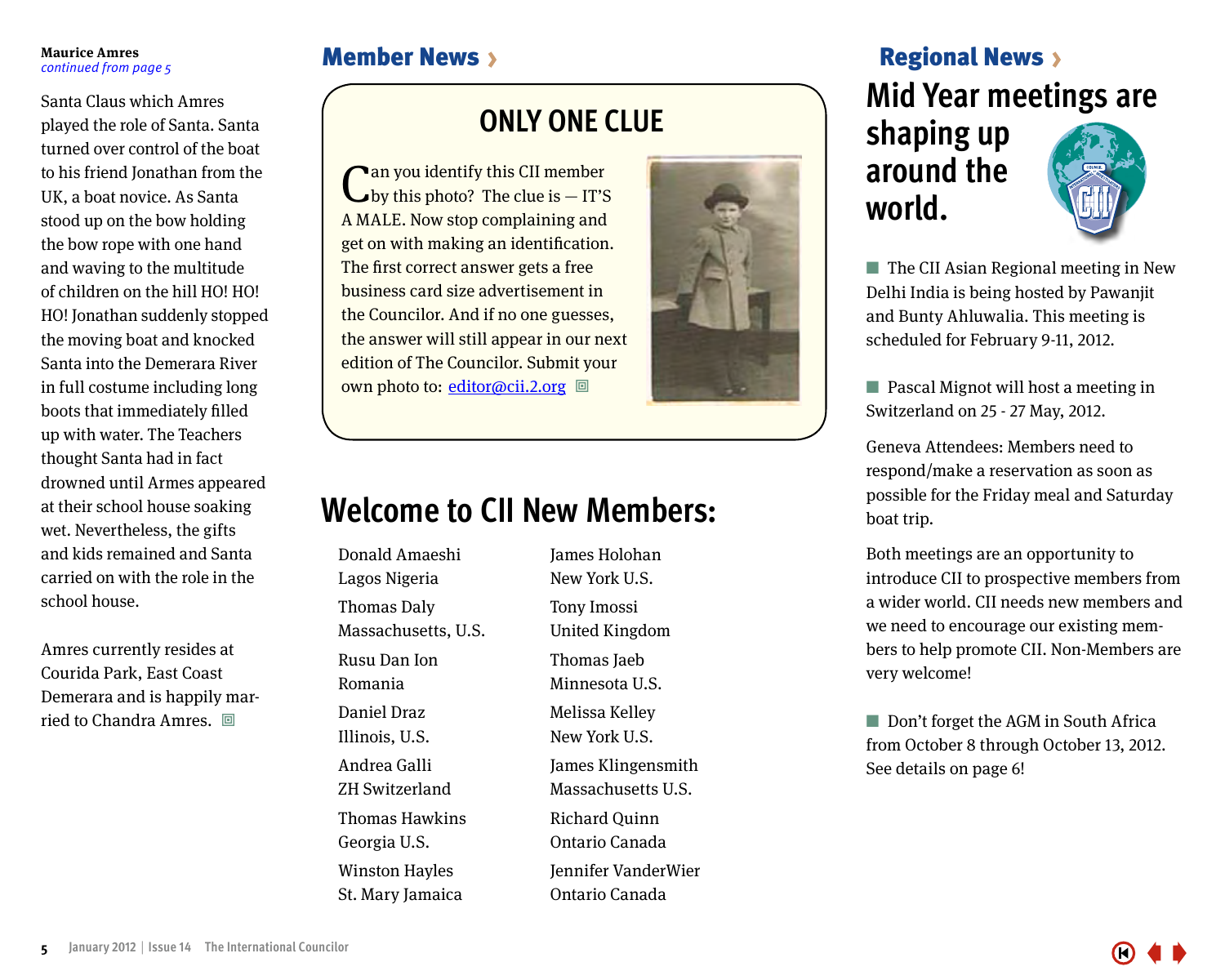#### <span id="page-5-0"></span>AGM News **AGM in South Africa**

#### Dear CII Colleagues,

The bookings for our 2012 South African adventure are coming in. Be sure to check the website to see who of your friends and colleagues have signed up. The meeting is schedule for October 8 through October 13, 2012.



If you haven't already signed up, please do so to ensure that you receive your 10% early bird discount (ends 31 January 2012). A South African Safari experience will make an unforgettable gift for you, your partner, or your family.

We are pleased to announce that we have secured our first speaker for the conference, Ian Thomas. Ian is a sought after speaker in South Africa and has been

invited to many countries to tell his inspiring story. He draws on his knowledge of and direct experience with wild animals to provide new insights into owning and managing a business, particularly in difficult times.

#### Here is some background on Ian:

While working as a guide at Londolozi, a game lodge in South Africa, Ian and his tracker Phineas faced a life threatening situation wherein they were tasked with tracking an extremely aggressive lion on a daily basis. Initially, they were in crisis mode, but then made some crucial decisions that were rapidly implemented. This changed everything and Ian, Phineas, and the lodge went from strength to strength.



Ian has a business degree and believes that within this story there are many powerful lessons that businesses caught in the current financial crisis could learn and thrive on. His experiences have resulted in a presentation that is content driven, but also contains humor, stunning photographs, threatening growls, and a story telling style that is so physical that he is forced to warm up before he starts.

I am sure that his spellbinding account of life in the bush will inspire many new ideas in us about how we can ensure the success of our businesses in these interesting times, and I expect some good laughs along the way.

You can also visit Ian's website at <http://www.ianthomas.net/> to find out more.

We will be filling in more of the detail of the conference, and we will keep you updated on what you can look forward to. In the meantime, if you have any questions about the conference, or South Africa, or you need some advice on planning your trip, please contact me. Jené and I will do our best to assist or forward you to someone else who can help.

Eddy and Jené Sigrist Aristeed B.V. Land line: +31 35 603 5363 | Mobile: +31 61 4252 166